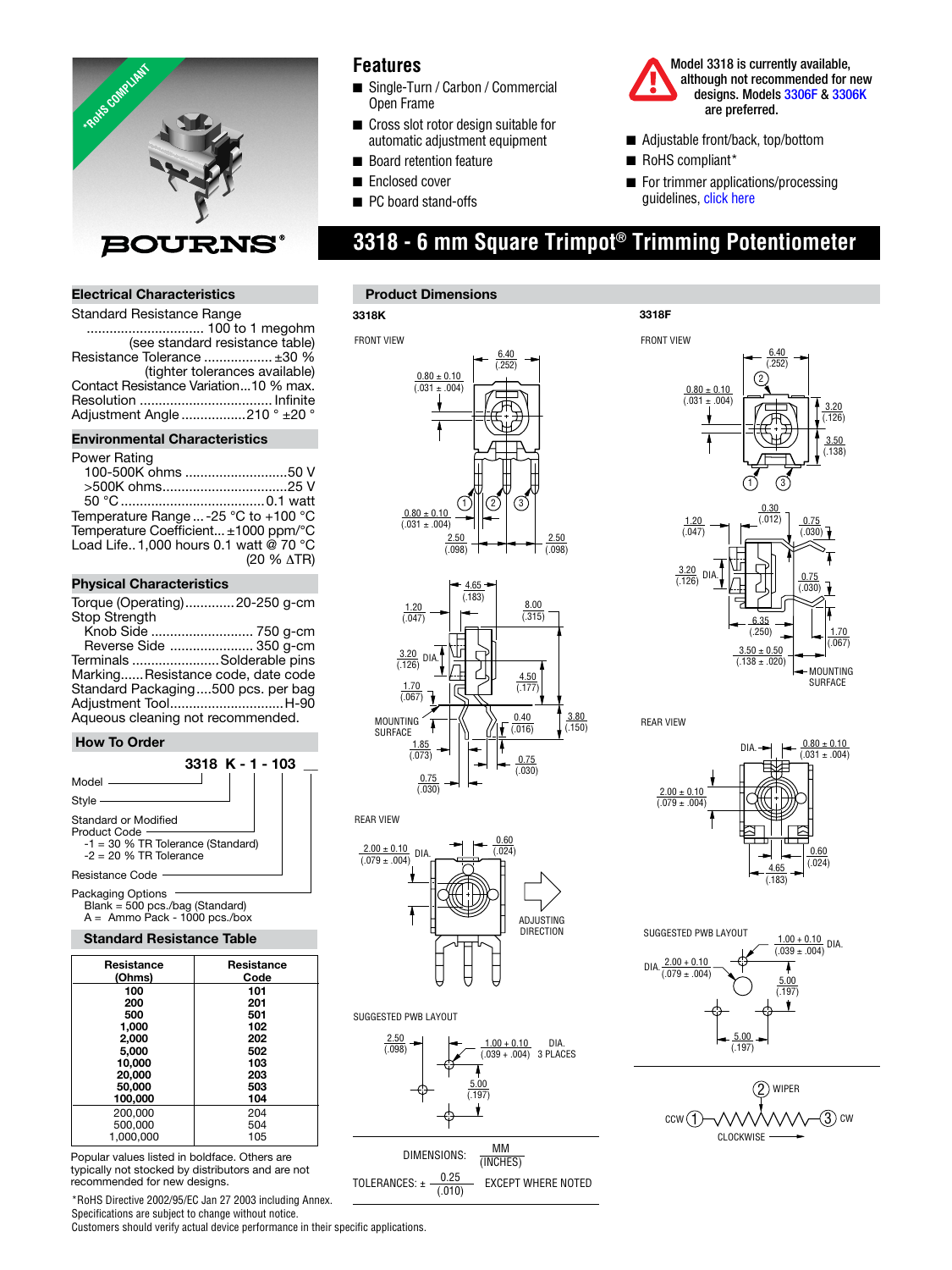# **3318 - 6 mm Square Trimpot® Trimming Potentiometer**

## **BOURNS**

#### **Packaging Specifications**